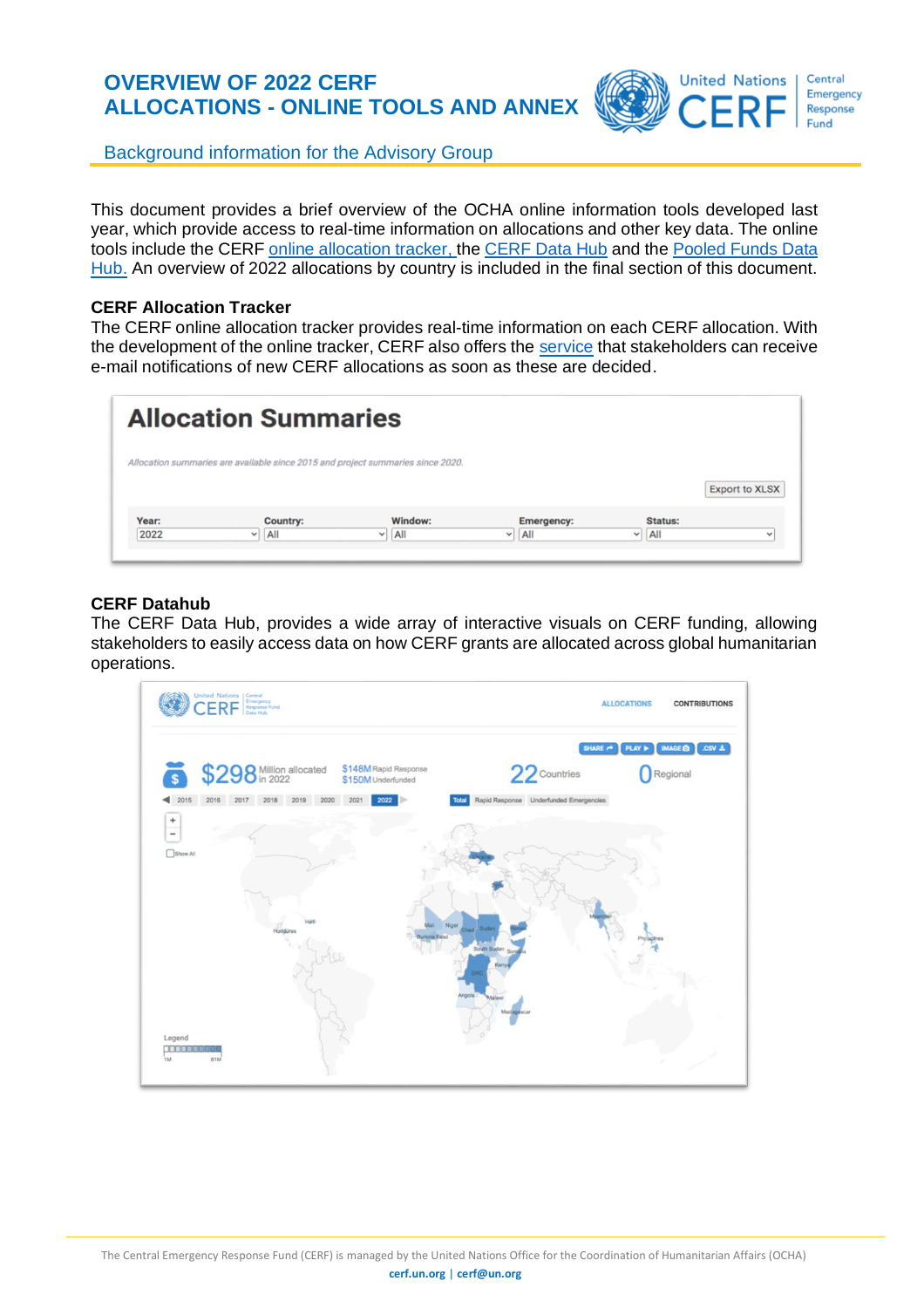### **Pooled Funds Datahub**

Beyond the CERF Datahub, OCHA has also recently launched a [Pooled Funds Data Hub](https://pfdata.unocha.org/) that aims to increase the transparency of OCHA's humanitarian financing mechanisms by providing a one-stop gateway to CERF and CBPF funding data. It allows users to analyze country-level allocations across OCHA Pooled Funds through an interactive interface, increasing the efficiency of information gathering and significantly enhancing allocation visibility and transparency.